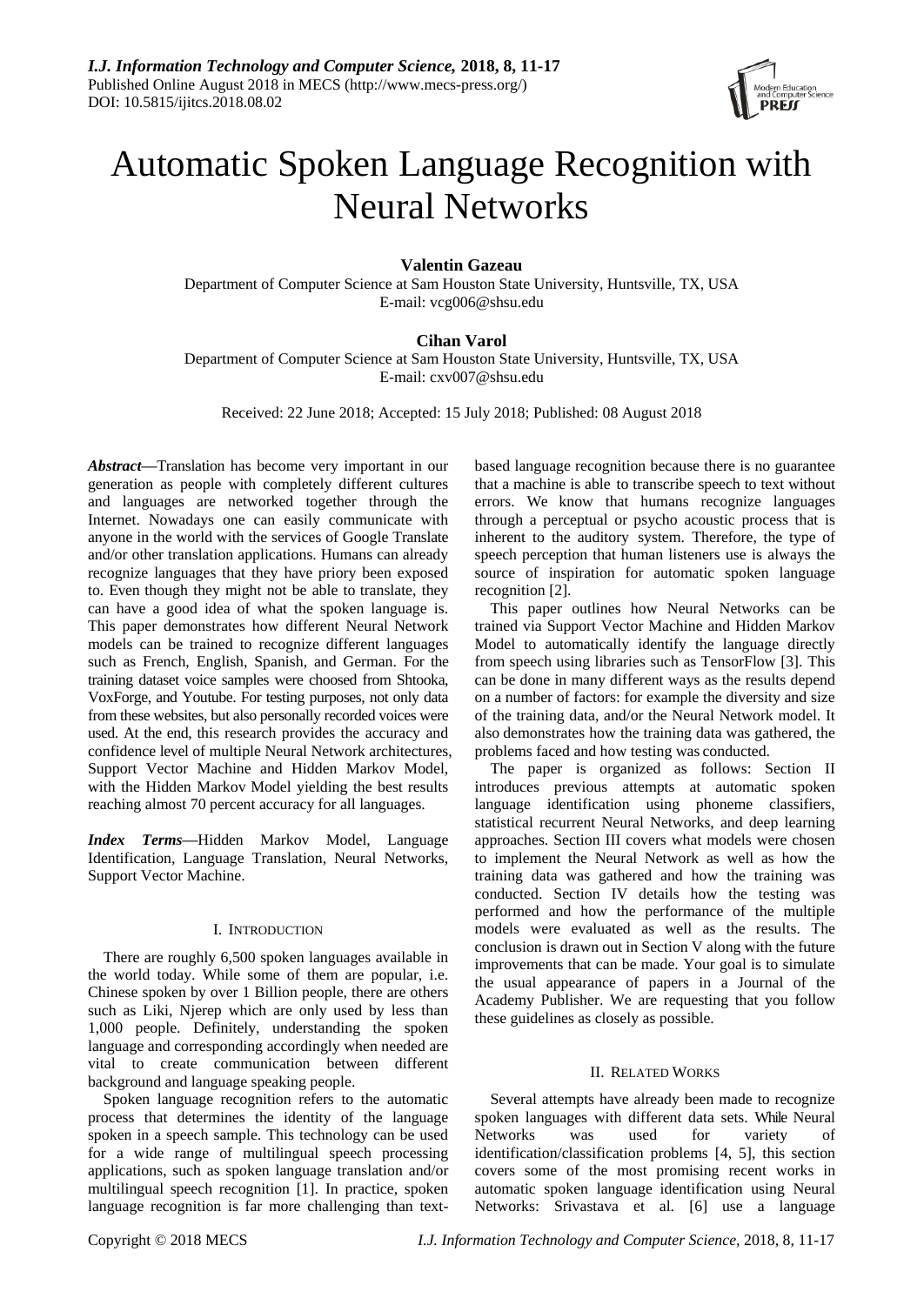independent phoneme classifier that extracts the sequence of phonemes from an audio file. The phoneme sequence is then classified using statistical and recurrent Neural Network models (RNNs). With phoneme classification of three languages (Turkish, Uzbek and Mandarin) authors achieved an average accuracy of 58%.

Montavon's [7] attempt uses a deep neural network featuring three convolutional layers as well as a smaller attempt with a single convolutional layer time-delay model. Trying to classify English, German, and French, author achieves 91.3% accuracy for known speakers (used in training) and 80% for unknownspeakers.

Lei et. al proposed two novel frontends for robust language identification (LID) using a convolutional neural network (CNN) trained for automatic speech recognition (ASR) [8]. In the CNN/i-vector frontend, the CNN is used for getting the posterior probabilities for ivector training and extraction. The authors evaluated their approach on heavily low quality speech data, but still they were able to achieve significant improvements of up to 50% on average equal error rate compared to a universal background model.

Another trial was done by Lee et al. [9] through the use of unsupervised convolutional deep belief networks to learn the phonemes from speech data. They used spectrograms of 20ms with 10ms overlaps from the English-only corpus. As another research, they used unsupervised convolutional deep belief networks for gender identification in audio files. Graves et al. used recurrent neural network for language identification, they found that a deep long short-term memory recurrent neural network can achieve a test set error of 17.7% on the TIMIT phoneme recognition benchmark [10].

House and Neuberg [11] worked on phonetics data and made useful information speech instead of acoustic features using secret Markov Model (HMM) for training of system in eight languages with 80% accuracy. Foil used two different approaches to learn the language with noisy background. The first approach processed pitch and energy contours and then language features for language definition. Calculation in the second approach formant vectors (K-domain clustering algorithm) are made to distinguish the same phonemes for different languages [12].

Song et al. presented a unified i-vector framework for language identification based on deep bottleneck networks trained for automatic speech recognition. The output from different layers of a deep bottleneck networks are exploited to improve the effectiveness of the i-vector representation Authors evaluated their approach on Arabic dialect recognition and achieved higher accuracy compared to original deep bottleneck networks [13].

Jothilakshmi et. al. developed a two level language identification system for Indian languages using acoustic features. First, the system identifies the family of the spoken language, second, categorize the language in the corresponding family. The system is modeled using hidden Markov model (HMM), Gaussian mixture model (GMM) and artificial neural networks (ANN). The

authors shown that GMM is performing well with 80.56% accuracy [14].

Several approaches have been proposed in the literature that use support vector machines for speech applications. The first approach tried to model emission probabilities for hidden Markov models [15, 16]. This approach has been moderately successful in reducing error rates, but it suffers from several problems. First, large training sets result in longer training times for support vector methods. Second, since there is no possibility of the support vector machine coming out, the emission probabilities should be approximated [17]. This approach is necessary to combine probabilities using the standard framework independence method used for loudspeaker and language recognition. The second set of approaches tries to combine Gaussian Mixture Model approaches with SVMs [18]. A third set of approaches are based upon comparing sequences using the Fisher kernel proposed by Jaakkola and Haussler [21].

Although most of these neural networks have a relatively good accuracy for language identification, variety of test and training data is limited to give an idea about how those data affect the performance of language identification [22]. Moreover, to the best of our knowledge, this would be the only study to focus on French, English, Spanish, and German languages altogether which are categorized as widely used languages in the USA [21].

As discussed above, there are plenty of different neural network models that can be used to achieve spoken language identification. However, there are two main approaches for speech processing: static classification, which involves classifying based on the entirety of the speech file, and segmentation. Segmentation consists of splitting the speech recording in smaller fixed-length segments that are individually classified, each classification is then recorded and the class that has the most corresponding segments is chosen as the predominant class for the whole speech file. In this work the two classification techniques are going to be tested and contrasted in order to achieve maximum accuracy and confidence level. For static classification the Support Vector Machine neural network model will be used, while the Hidden Markov Model architecture will be used for segmented classification.

### III. METHODOLOGY

### *A. Model: Support Vector Machine*

The support vector machine (SVM) is a supervised learning model developed in the 1990s with associated learning algorithms that analyze data used for classification and regression [22]. In the case of SVM, it learns a linear model, finding the optimal hyperplane, for linearly separable patterns [23]. It also extends to patterns that are not linearly separable using transformations of original data to map into the newspace.

Assume we are given a data set of n elements in the form:  $(x_1, y_1)$ , ...,  $(x_n, y_n)$  where  $y_i$  corresponds to a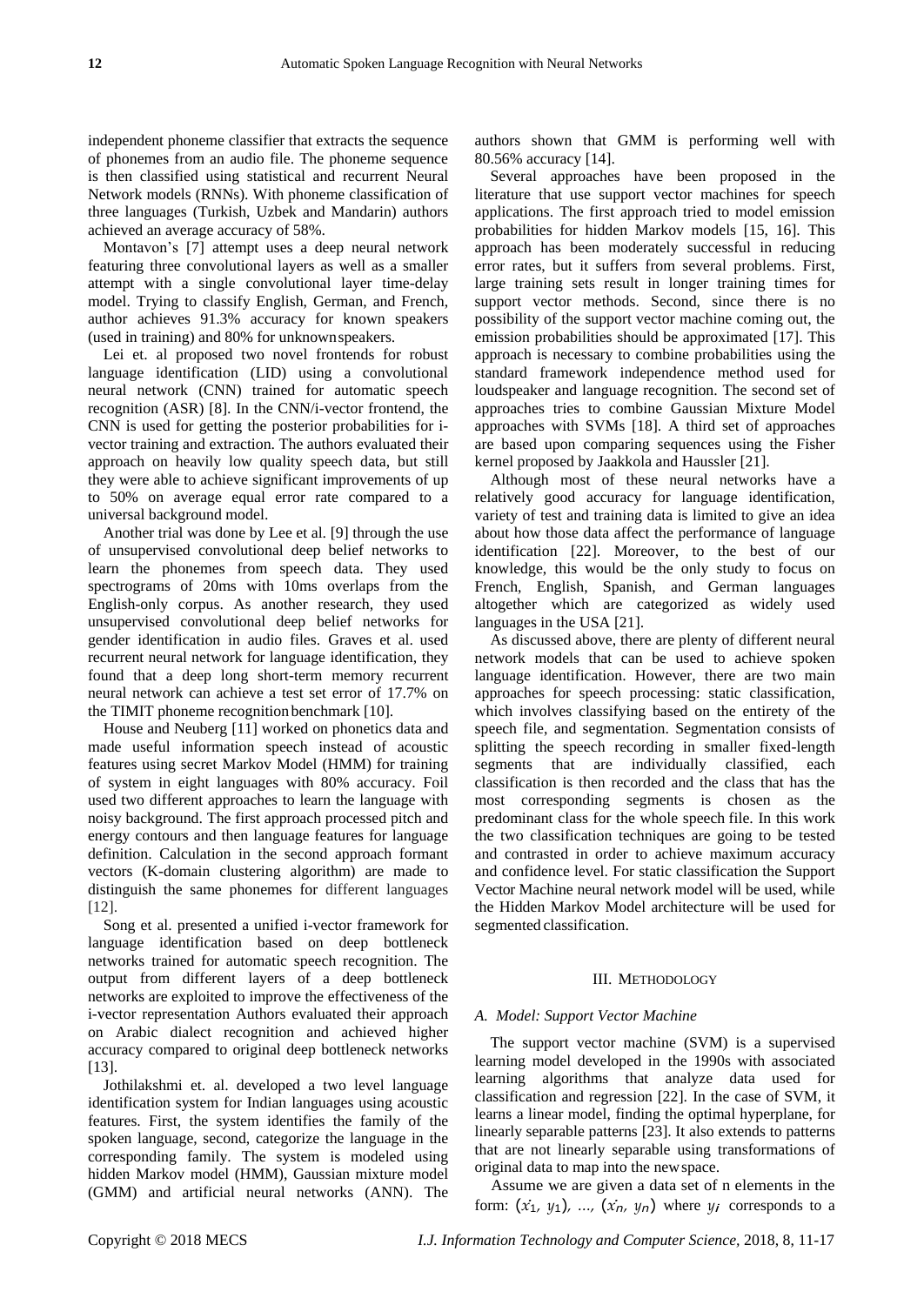specific class from which  $\dot{x}_i$  belongs. Then each  $x_i$  is a multi-dimensional real vector, the SVM will find the maximum-margin hyperplane that divides the groups of  $\dot{x}$ *i* points that correspond to a specific  $y_i$  class from the other classes. The hyperplane is found with:  $\dot{w} \cdot \dot{x} - b = 0$ where w is the normal vector to the hyperplane (Fig 1).



Fig.1. Support Vector Machine

## *B. Model: Hidden Markov Model*

Hidden Markov Models (HMMs) provide a simple and effective framework for modeling time-varying spectral vector sequences, which explains why most present day large vocabulary continuous speech recognition systems are based on this model [24]. Since speech has temporal structure and can be encoded as a sequence of spectral vectors spanning the audio frequency range, the hidden Markov model (HMM) provides natural frameworks for constructing such models

Time-varying spectral vector sequences can be depicted as the following:  $x(t) \in (x_1, x_2, x_3, \ldots)$  with  $x(t)$  as random variables at a given time *t*. HMM neural networks can easily represent each element as a random variable *x*(*t*) in a hidden state at time  $t$ . The random variable  $y(t)$  is the observation at time *t* with its own set  $y(t)$   $\mathcal{E}$  ( $y1$ ,  $y2$ , *y*3*, . . .)* depicted in Fig. 2.



# *C. Segment Classification*

One of the first improvements that was made to the original Neural Network design using PyAudioAnalysis [25] is to classify a sound not based on the entirety of the speech file but rather on smaller segments of the file. This allows to leave out the "blank" or "noise-free" part of every recording and only analyze speech as shown in Fig. 3. This way it will actually classify every 0.5 seconds of the speech recording to analyze to produce statistics that are redirected to an output file. The file can then simply be read and interpreted with the data indicating the probability of classification (confidence) for a certain language based on the classification of each segment in that speech recording.

This is especially helpful for longer speech files and also help when different languages are spoken within the same speech file, the Neural Network will be able to accurately determine which segments correspond to which language and choose the most predominant language in order to apply speech recognition and translation approach maintains higher recall rate and precision in the voluminous retrieval context.

# *D. Data Acquisition and Issues*

During the first attempt, the main issue while training was actually the lack of data. The data was downloaded from shtooka.net which has plenty of audio files. The problem came from the fact that most recordings are done by a single person. This did not help the Neural Network because without diversity it will try to extract other features such as voice and/or accent, making more of a Speaker Identification Neural Network rather than Language Identification Network.

Not being able to find reliable sources that had easy access to massive amounts of audio recordings made it a challenge. The four languages (French, English, Spanish, and German) needed to be diverse with multiple different speaker, the use of python scripts to automatically download them from the following sources helped the process.

VoxForge [26] is an open-source speech audio corpus containing samples from more than 18 different languages. Data consists of short user uploaded audio files and a machine transcription of the spoken text. All samples are about 5-10 seconds long and have varying speakers totaling a duration of about 5 hours of speech per language (about 5GB). It is important to note that the quality of different samples varied based on the recording equipment used by the speaker.

YouTube [27] seemed like the best place to download large amounts of audio-only files from different language-speaking channels. Videos from popular news channels such as CNN and France24 which contained hundreds of videos were downloaded. One of the main issues with the YouTube data set is that it contains irregularity in speech length and/or speaker for most of its elements. Moreover, in contrast to the artificial nature of VoxForge, the YouTube data set usually has several persons speaking to each other. The resulting speech sounds more natural but may be faster paced in general. The recording quality, on the other hand, is very high and noise free. Even though most of the content has no background noise, news stories will occasionally feature clips that do not contain any speech data.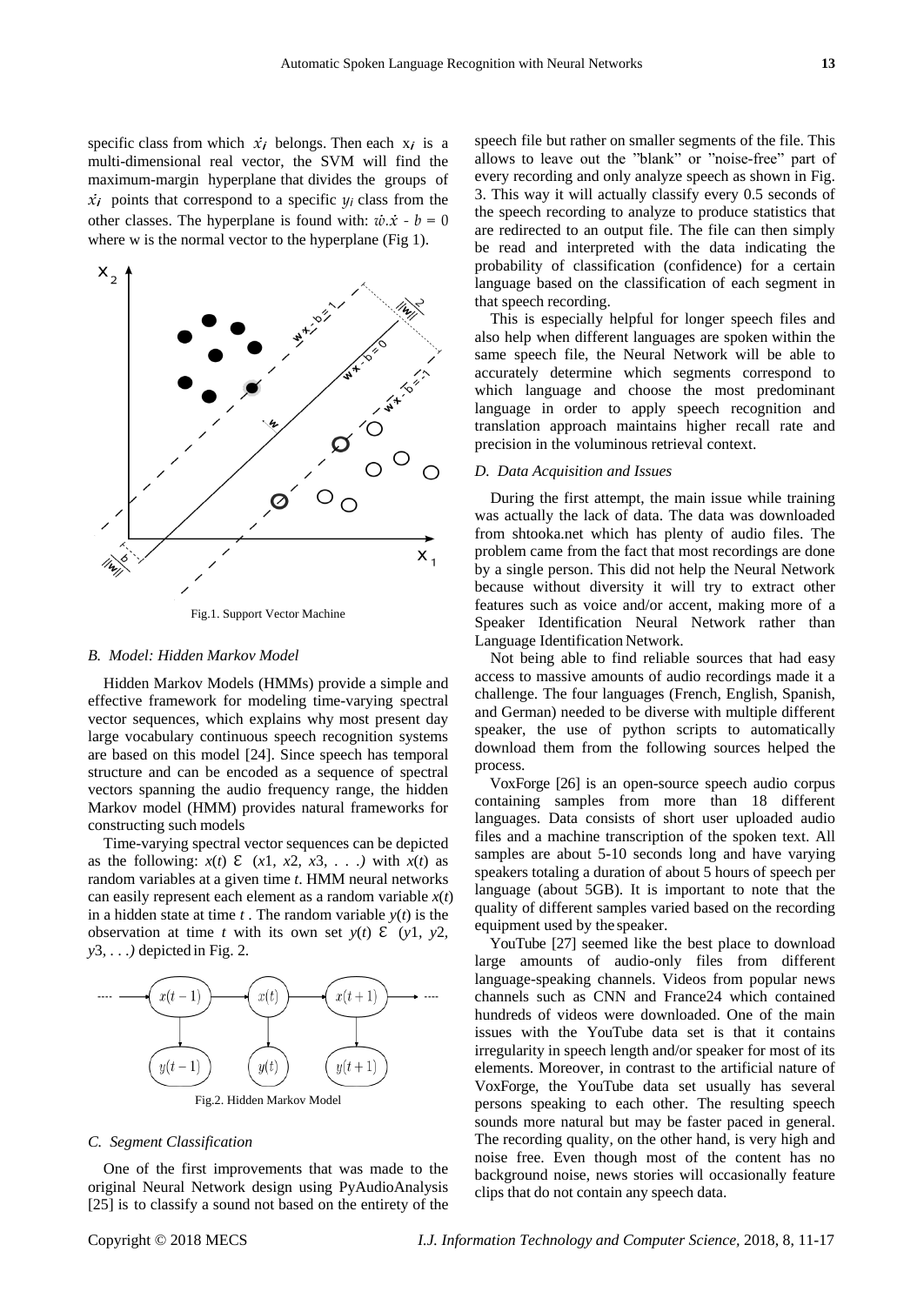

Fig.3. Speech Segmentation

# *E. Training*

Once the data has been gathered, the Neural Network was trained. The first few attempts using the data gathered from Shtooka.com only had about 2,000 recordings per language. The training took about 12 hours with 4,000 total speech files, on an Intel Celeron N2940 processor (2MB Cache, Up To 2.25GHz) and 2GB of RAM. Now with the data gathered from YouTube, about 1000 (500 from each channel) recordings of variable length resulting in about 5GB of speech files per languages for a total of 20GB of added training data. This took approximately 7 days of training time. Likewise, for the data that was gathered from VoxForge, 2,000 variablelength files about 23,000 of short speech files from a wide range of people were available for training. This resulted in about 20GB of data as well. The training took about a week also.

## IV. PERFORMANCE

This section covers how testing was conducted to evaluate the performance of each Neural Network. Before training, 20 randomly selected audio files from each language's training directory (eg: 20 for French, etc...) were removed. These files are used as sample data to evaluate the Neural Network. Testing was performed every time when there was a change to the Neural Network, whether it was a change of training data and/or change of Neural Network architecture. Multiple attempts were necessary to try out different Neural Network architectures such as: HMM (Hidden Markov Model) and SVM (Support Vector Machines). Table 1 shows a list of all attempts that were conducted using the two architectures with three different data sets. The SVM model was only used once since after testing the two models with the same training data sets, HMM performed relatively better as it is a more suited model for timevarying spectral vector such asspeech.

## *A. Testing*

When testing the Neural Networks, for the first seven test cases, 20 randomly selected audio files were removed from each language's training directory. These files are used as sample data to evaluate the Neural Network. Another testing phase using our own voice is then performed for comparison using 10 preset sentences for the same seven test cases. The evaluation is measured by the accuracy of the Neural Network: the percentage of certitude for the classification of a sample speech file. The 10 preset sentences are inputted via the Recorder that was implemented alongside the Neural Network.

| ID             | Model      | Dataset      | <b>Classified Language</b>       |
|----------------|------------|--------------|----------------------------------|
| 1              | <b>HMM</b> | Shtooka      | French, English                  |
| 2              | <b>SVM</b> | Shtooka      | French, English                  |
| 3              | <b>HMM</b> | Shtooka      | French, English, Spanish, German |
| $\overline{4}$ | <b>HMM</b> | VoxForge     | French, English                  |
| 5              | <b>HMM</b> | VoxForge     | French, English, Spanish, German |
| 6              | <b>HMM</b> | Youtube      | French, English                  |
| 7              | <b>HMM</b> | Youtube      | French, English, Spanish, German |
| 8              | <b>HMM</b> | $VoxForce -$ | French, English, Spanish, German |
|                |            |              |                                  |

Table 1. Neural Network Architectures

Based on the performances shown after these initial tests, the test data was increased to reflect the effectiveness of the Neural Network, test case #8. The details of this test will be discussed in the 4.2 Results section the paper. Neither of the speech recognition or translation had to be tested as they were entirely implemented by Google and work as intended. The only kind of errors encountered with them were that when the language classification failed and it tried to recognize speech in the wrong language. For example if "Hi, how are you?" is given as input and the Neural Network would classify the language as French, it would attempt to apply the French setting for speech recognition which usually gives something completelydifferent.

# *B. Results*

Tables 2 & 3 reflects the performances of the Neural Networks recognizing only French and English followed by the table with the performances for all four target languages respectively (French, English, Spanish, and German). The results show first the testing involving the saved 20 sentences from each language (Sample Data - SD) and also the testing of the 10 sentences inputted via microphone by ourselves (Recorder - REC). These tables showcase the accuracy which is simply the percentage of sentences where the language was guessed correctly and the average confidence which is an average of the language probability for each sentences (degree of certainty). We can clearly see that the training data affects both accuracy and confidence of the Neural Network with the diversity of the training data from VoxForge yielding the best results.

### *C. Interpretation*

The first two attempts used the same training data set, but first attempt used a Hidden Markov Model and the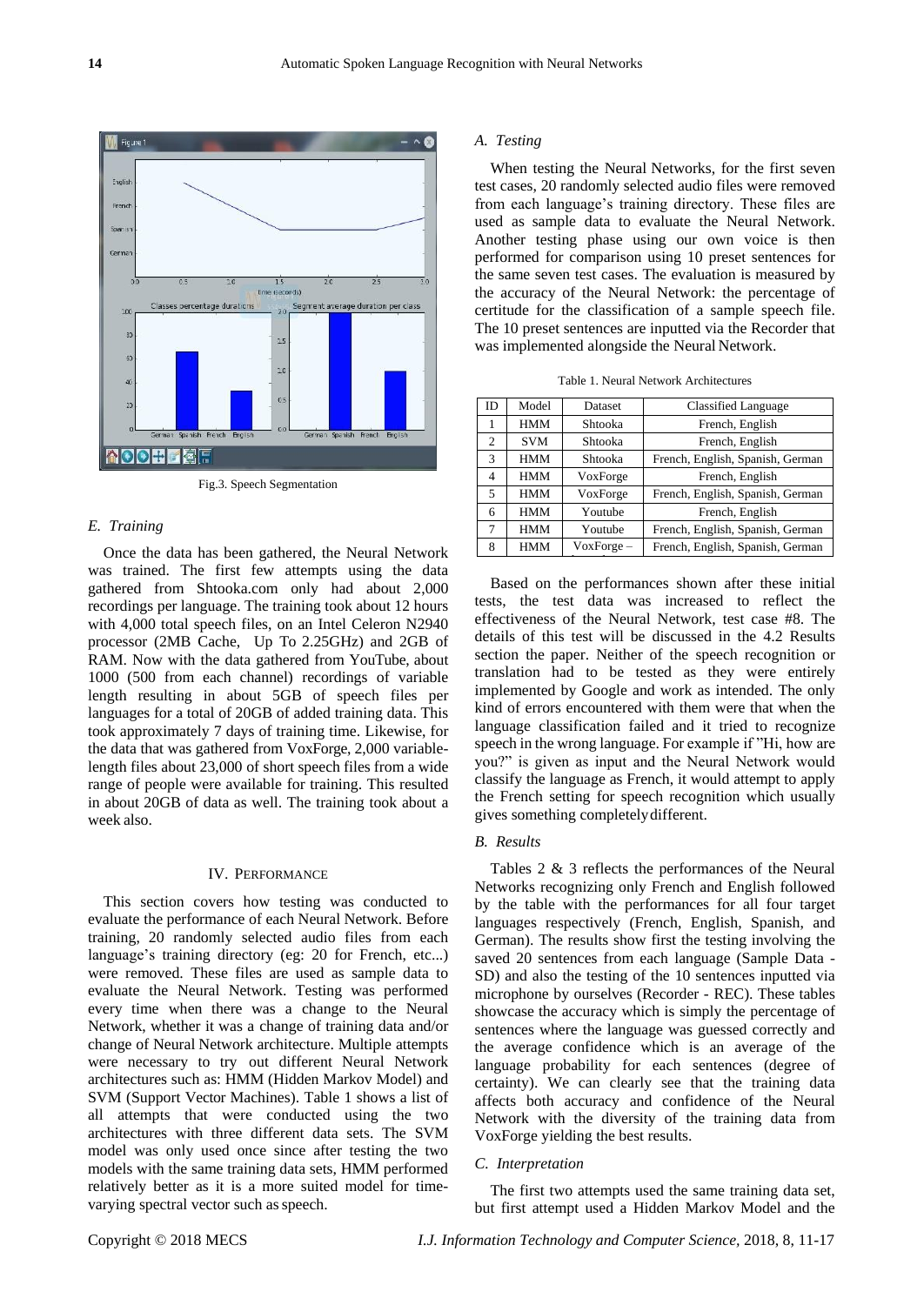second attempt used the SVM model. We can see from Table II that the Hidden Markov Model performed much better than the Support Vector Machine. The SVM model was dropped and HMM was accepted as the Neural Network of choice for Automatic Language Identification for later tests.

Since the first two attempts were not very accurate, lack of class types were believed to be the reason. Adding more languages to classify would help the problem. But the results of third attempt shows that it wasn't the case. The real reason was that the Neural Network was trained to recognize the speaker, the voice used for recording resembled the voice used in the English data set, explaining why for most attempts it classified the recording as English hence the low accuracy scores.

The sixth and seventh attempts using HMMs and the data gathered from the YouTube script didn't yield very good results and there are multiple explanations for that: first, the data was collected from two different news channels for each languages meaning that there isn't that much diversity, it will always be the same people talking with the same voices and accents. Another is that the recordings are very long so instead of having many short speech files to train the network, it was trained for the entirety of the speech file that can sometimes be more than 15 minutes. Another reason is the fact that some of these videos included moments without speech or moments with other sounds, which will be attributed to the target language whentrained.

The fourth and fifth attempts were the most successful as the training data was much more vast and rich. That is instead of training it with 2,000 words from the same speaker for each language, the Neural Network was trained with the data acquired with the scripts from VoxForge. The data comprised about 23,000 words per languages, including thousands of different speakers with different voices, accents, and recording equipment. This forced the Neural Network not to recognize the voice, accent, or background noise of a particular speech file but rather the corpus of the language itself. The fifth attempt shows less accuracy than the fourth attempt that makes sense since there are more languages to classify, increasing its rate of failure.

Table 2. Accuracy and Confidence Level for Two Language Classification

| ID and<br>Dataset | Accuracy<br>of French | Confidence<br>of French | Accuracy<br>of English | Confidence<br>of English |
|-------------------|-----------------------|-------------------------|------------------------|--------------------------|
| 1(SD)             | 75%                   | 88.32%                  | 80%                    | 91.57%                   |
| 2(SD)             | 60%                   | 83.65%                  | 70%                    | 89.70%                   |
| 4(SD)             | 95%                   | 95.22%                  | 90%                    | 93.97%                   |
| 6(SD)             | 75%                   | 41.45%                  | 70%                    | 44.17%                   |
| $1$ (REC)         | 50%                   | 66.42%                  | 60%                    | 73.09%                   |
| $2$ (REC)         | 40%                   | 50.76%                  | 50%                    | 61.21%                   |
| $4$ (REC)         | 80%                   | 83.82%                  | 80%                    | 85.13%                   |
| $6$ (REC)         | 60%                   | 21.25%                  | 50%                    | 33.64%                   |

Table 3. Accuracy and Confidence Level for Four Language Classification

| ID and<br>Dataset | Accuracy<br>of French  | Confidence<br>of French  | Accuracy<br>of English | Confidence<br>of English |
|-------------------|------------------------|--------------------------|------------------------|--------------------------|
| 3(SD)             | 55%                    | 64.25%                   | 70%                    | 85.09%                   |
| 5(SD)             | 85%                    | 90.53%                   | 95%                    | 97.38%                   |
| 7(SD)             | 40%                    | 21.10%                   | 35%                    | 19.70%                   |
| $3$ (REC)         | 40%                    | 33.62%                   | 50%                    | 47.23%                   |
| $5$ (REC)         | 60%                    | 65.35%                   | 80%                    | 77.44%                   |
| $7$ (REC)         | 30%                    | 26.44%                   | 20%                    | 20.34%                   |
| ID and<br>Dataset | Accuracy<br>of Spanish | Confidence<br>of Spanish | Accuracy<br>of German  | Confidence<br>of German  |
| 3(SD)             | 60%                    | 69.07%                   | 65%                    | 73.50%                   |
| 5(SD)             | 85%                    | 91.17%                   | 90%                    | 95.86%                   |
| 7(SD)             | 40%                    | 20.21%                   | 50%                    | 38.97%                   |
|                   |                        |                          |                        |                          |
| 3 (REC)           | 30%                    | 28.86%                   | 40%                    | 35.57%                   |
| $5$ (REC)         | 60%                    | 66.83%                   | 70%                    | 76.96%                   |

Since the Neural Network trained with the VoxForge data set performed the best, some more testing was done with a greater range of sample data in order to have a more precise accuracy rate (Table 4). The last attempt used the same Neural Network as attempt #5 but instead of testing it with only the 20 sample data for each language, this time it is tested with 500 speech recordings per language for 2,000 speech recordings (10% of data set). These sample data files were collected separately from VoxForge meaning that they count as unknown speakers since they were not used for training. A python script was used to automate the testing process, redirecting results to a text file.

Table 4 shows the results. The accuracy for each language converge to an average of 66.55% which makes sense considering that the more classes the Neural Network has to memorize, the less precise the classification process will be. With a richer training data set the Neural Network can surely achieve higher than 70% accuracy since an accurate and diverse training data is the most important aspect of a neuralnetwork.

Table 4. Accuracy and Confidence Level for Four Language Classification with Larger Dataset

| ID and<br>Dataset | Accuracy<br>of French | Confidence<br>of French | Accuracy<br>of English | Confidence<br>of English |
|-------------------|-----------------------|-------------------------|------------------------|--------------------------|
|                   | 64.80%                | 71.12%                  | 67.40%                 | 65.43%                   |
| 8 (SD)            | Accuracy              | Confidence              | Accuracy               | Confidence               |
|                   | of Spanish            | of Spanish              | of German              | of German                |
|                   | 69.80%                | 73.20%                  | 64.20%                 | 67.25%                   |

### V. CONCLUSION AND FUTURE WORK

For automatic language identification, arguably, the most important aspect is to gather as much data as possible. In order to improve both the accuracy and average confidence, it is necessary for the data to be rich in diversity because of the risk of training the Neural Network to classify accents, genders, voices etc... instead of classifying the language as intended. Therefore, by training it with a more diverse and richer data set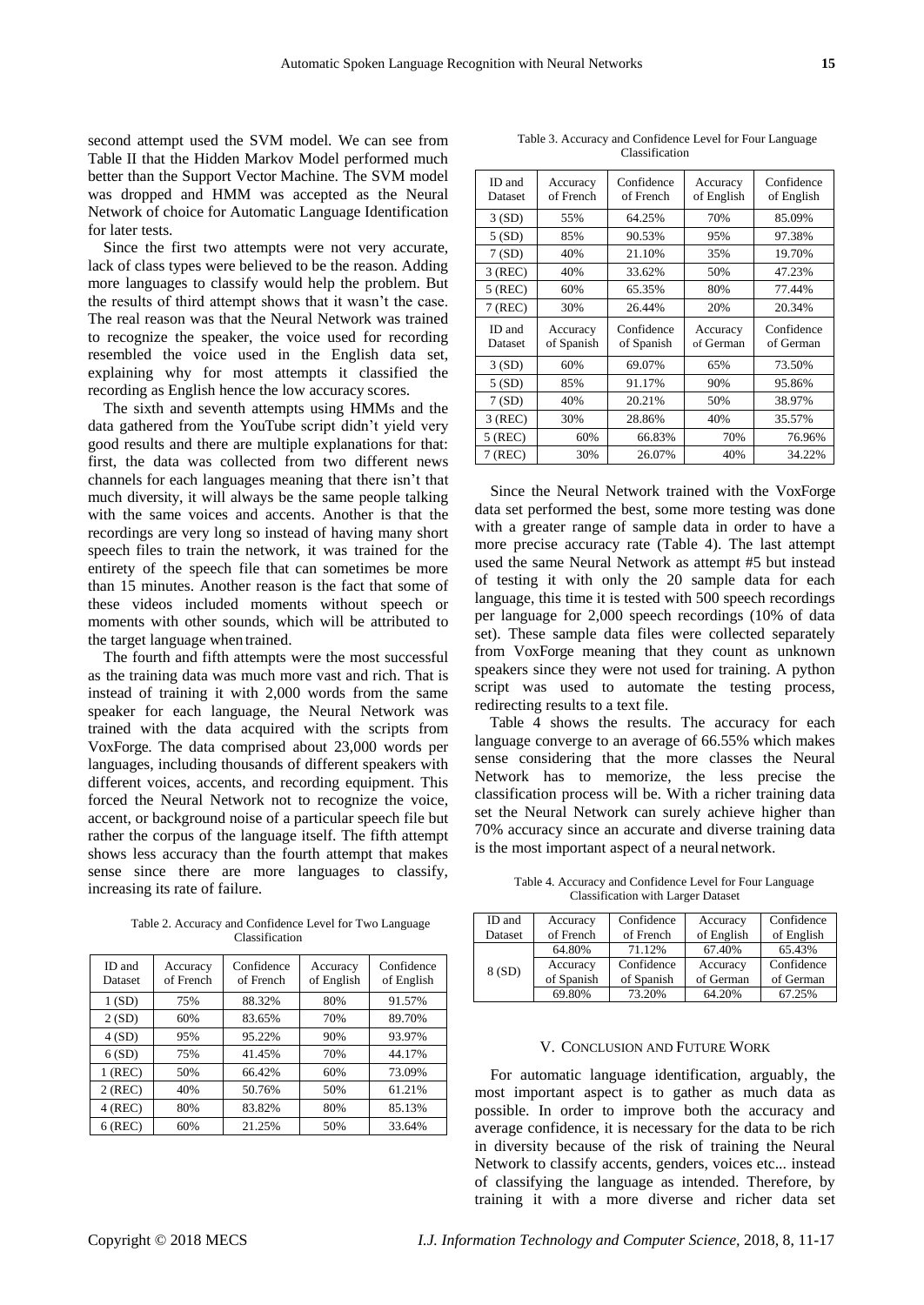including both genders, all ages, and all accents, the Neural Network has to extract information from the features of the language.

There are multiple aspects of this study can be improved. One of them is the architecture, it was obvious that the Hidden Markov Model was a better fit in this case than the Support Vector Machine but that does not mean HMM is the best for speech audio analysis. Especially if an immense data set is available for training the Neural Networks. In that case, the best architecture would most certainly be one of the deep learning alternative. Deep learning models are loosely related to information processing and communication patterns in a biological nervous system, such as neural coding that attempts to define a relationship between various stimuli and associated neuronal responses in the brain.

Deep learning architectures such as deep Neural Networks, deep belief networks and recurrent Neural Networks have been applied to fields including computer vision, speech recognition, natural language processing, audio recognition, social network filtering, machine translation, bio informatics and drug design, where they have produced results comparable to and in some cases superior to human experts.

#### **REFERENCES**

- [1] I. Lopez-Moreno et al, "Automatic Language Identification Using Deep Neural Networks," *2014 IEEE International Conference on Acoustic, Speech and Signal Processing (ICASSP)*. Florence, Italy. 2014, 4(9).
- [2] D. Cazzani, "Audio Processing in TensorFlow," Retrieved from: https://towardsdatascience.com/audio-processing-intensorflow-208f1a4103aa. 2017, 6(30).
- [3] TensorFlow, Retrieved from: [https://www.tensorflow.org/.](https://www.tensorflow.org/) 2018, 5(12).
- [4] D. Pawade, A. Sakhapara, M. Jain, N. Jain and K. Gada, "Story Scrambler – Automatic Text Generation Using Word Level RNN-LSTM", *International Journal of Information Technology and Computer Science (IJITCS),* Vol.10, No.6, pp.44-53, 2018. DOI: 10.5815/ijitcs.2018.06.05
- [5] M. Sreeshakthy, J. Preethi and A. Dhilipan, "A Survey on Emotion Classification From Eeg Signal Using Various Techniques and Performance Analysis", *International Journal of Information Technology and Computer Science(IJITCS)*, Vol.8, No.12, pp.19-26, 2016. DOI: 10.5815/ijitcs.2016.12.03
- [6] B. M. L. Srivastava, H. K. Vydana A. K. Vuppala and M. Shrivastava, "A Language Model Based Approach Towards Large Scale and LightWeight Language Identification Systems," *arXiv preprint arXiv:1510.03602*. 2015, 10.
- [7] G. Montavon, "Deep Learning for Spoken Language Identification," *NIPS Workshop on Deep Learning for Speech Recognition and Related Applications*. 2009
- [8] Y. Lei, L. Ferrer, A. Lawson, M. McLaren and N. Scheffer, "Application of Convolutional Neural Networks to Language Identification in Noisy Conditions," *The Speaker and Language Recognition Workshop*. Joennsu, Finland. 2014, 6(16-19), pp. 287-292.
- [9] H. Lee, Y. Largman, P. Pham and A. Y. Ng, "Unsupervised Feature Learning for Audio Classification using Convolutional Deep Belief Networks," *NIPS'09 Proceedings of the 22nd International Conference on*

*Neural Information Processing Systems Pages*. Vancouver, British Columbia, Canada. 2009, 11 (7-10), pp. 1096-1104.

- [10] A. Graves, A. Mohamed and G. Hinton, "Speech Recognition with Deep Recurrent Neural Networks," *2013 IEEE International Conference on Acoustic, Speech and Signal Processing (ICASSP)*, Vancouver, British Columbia, Canada. 2013, 5 (26-31).
- [11] A. S. House and E. P. Neuberg, "Toward Automatic Identification of Language of an Utterance. I. Preliminary Methodological Considerations," *Journal of the Acoustical Society of America*, 1977, (62,3,), pp. 708-713.
- [12] J. T. Foil, "Language identification using noisy speech," *International Conference on Acoustics, Speech, and Signal Processing (ICASSP)*, 1986, pp. 861–864.
- [13] Y. Song et al, "Deep bottleneck network based i-vector representation for language identification," *INTERSPEECH 2015, 16th Annual Conference of the International Speech Communication Association.* Dresden, Germany. 2015, 9 (6-10), pp. 398-402.
- [14] S. Jothilakshmi, V. Ramalingam and S. Palanivel, "A Hierarchical Language Identification System for Indian Languages," *Digital Signal Processing*, 2012. 22(3), pp. 544-553
- [15] V. Wan and W. M. Campbell, "Support vector machines for verification and identification, in: Neural Networks for Signal Processing X," *Proceedings of the 2000 IEEE Signal Processing Workshop*, 2000, pp. 775–784.
- [16] A. Ganapathiraju and J. Picone, "Hybrid SVM/HMM architectures for speech recognition," *Speech Transcription Workshop*. 2000.
- [17] J. C. Platt, "Probabilities for SV machines" A.J. Smola, P.L. Bartlett, B. Schölkopf, D. Schuurmans (E ds.), *Advances in Large Margin Classifiers*, MIT Press, Cambridge, MA 2000, pp. 61-74
- [18] J. Kharroubi, D. Petrovska-Delacretaz and G. Chollet, "Combining GMMs with support vector machines for textindependent speaker verification," *Eurospeech*. 2001, pp. 1757–1760
- [19] T. S. Jaakkola and D. Haussler, "Exploiting generative models in discriminative classifiers" M.S. Kearns, S.A. Solla, D.A. Cohn (Eds.), *Advances in Neural Information Processing*, vol. 11, MIT Press, Cambridge, MA 1998, pp. 487-493
- [20] Y. Kumar and N. Singh, "Automatic Spontaneous Speech Recognition for Punjabi Language Interview Speech Corpus", *International Journal of Education and Management Engineering (IJEME),* Vol.6, No.6, pp.64-73, 2016.DOI: 10.5815/ijeme.2016.06.07
- [21] J. Burton, "The Most Spoken Languages in America," Retrieved from: https://www.worldatlas.com/articles/themost-spoken-languages-in-america.html. 2017, 4(25).
- [22] J. Weston, "Support Vector Machine Tutorial," Retrieved from:

ftp://ftp.umiacs.umd.edu/pub/chenxi/Project%20FTP/Find er\_FTP/svmlib/jason\_svm\_tutorial.pdf . 2014

- [23] P. Thamilselvana and J. G. R. Sathiaseelan, "A Comparative Study of Data Mining Algorithms for Image Classification," *International Journal of Education and Management Engineering (IJEME),* Vol.2, No.9, pp.1-9, 2015.DOI: 10.5815/ijeme.2015.02.01
- [24] K. Tumilaar, Y. Langi and A. Rindengan, "Hidden Markov Model," *De Cartesian*, 2015, 4(1)
- [25] Pyaudioanalysis 0.1.3. "Python Package Index," Retrieved from: [https://pypi.python.org/pypi/pyAudioAnalysis/.](https://pypi.python.org/pypi/pyAudioAnalysis/)  2018.
- [26] Voxforge Free Speech Recognition (Linux, Windows and Mac). Retrieved from: [http://www.voxforge.org/.](http://www.voxforge.org/) 2018.